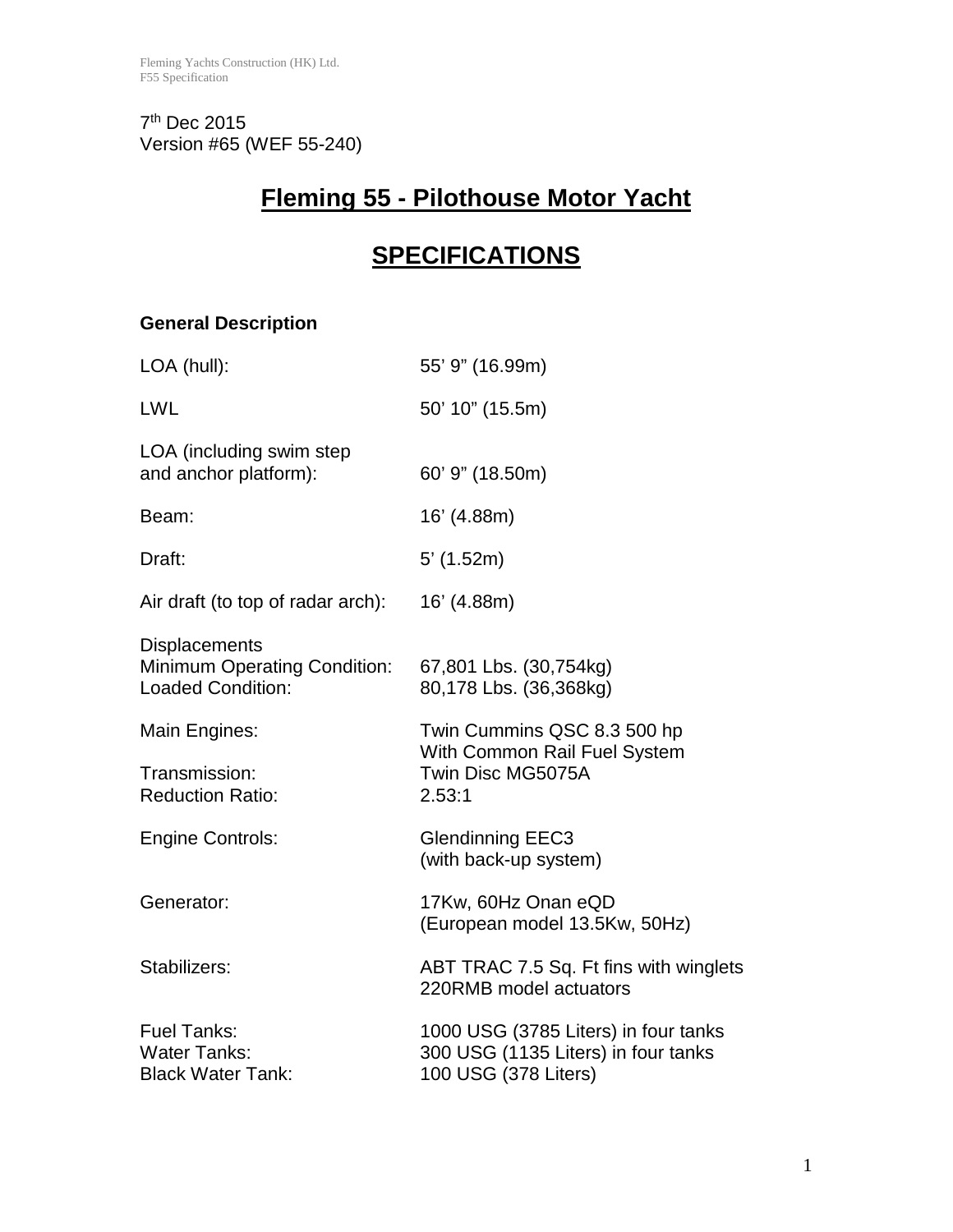#### **SPECIFICATIONS BY AREA OR GROUP**

#### *HULL*

Solid laminate, commensurate for hull size, made in female mold. Black Gel coated boot stripe Vinylester resin used for outer laminations Full-length stringers and athwartships frames laminated over foam Simulated planking grooves Gel coated finish above waterline Five coats of epoxy barrier coat below waterline One coat etch primer & two coats epoxy primer on below waterline metals Two coats of Black Petit 1088 GA antifouling paint Integrally molded guard with stainless steel rub strip Keel extends below running gear Keel space filled and sealed across top FRP rudders with Aqualloy 22 Hi-strength stocks CE-approved stainless steel portlights Stainless steel keel shoe – 8 ft long (2.4m) ZF-Faster Shaft "A" Struts

#### *DECK AND SUPERSTRUCTURE CONSTRUCTION*

All parts made from molds. Corecell Cored construction Cook gel coat "Fleming White" Vinylester resin used for outer laminations

## **EXTERIOR**

Stainless steel trim around roofs, on forward teak cap rail, and guard Italian made exterior locks Hella LED navigation and anchor lights Stainless steel Fleming & "F" Logo Quickutter line cutters

#### *AFT DECK AREA*

Cockpit with teak decks Flush lazarette hatches with hinges, gaskets, locks & gutters with drains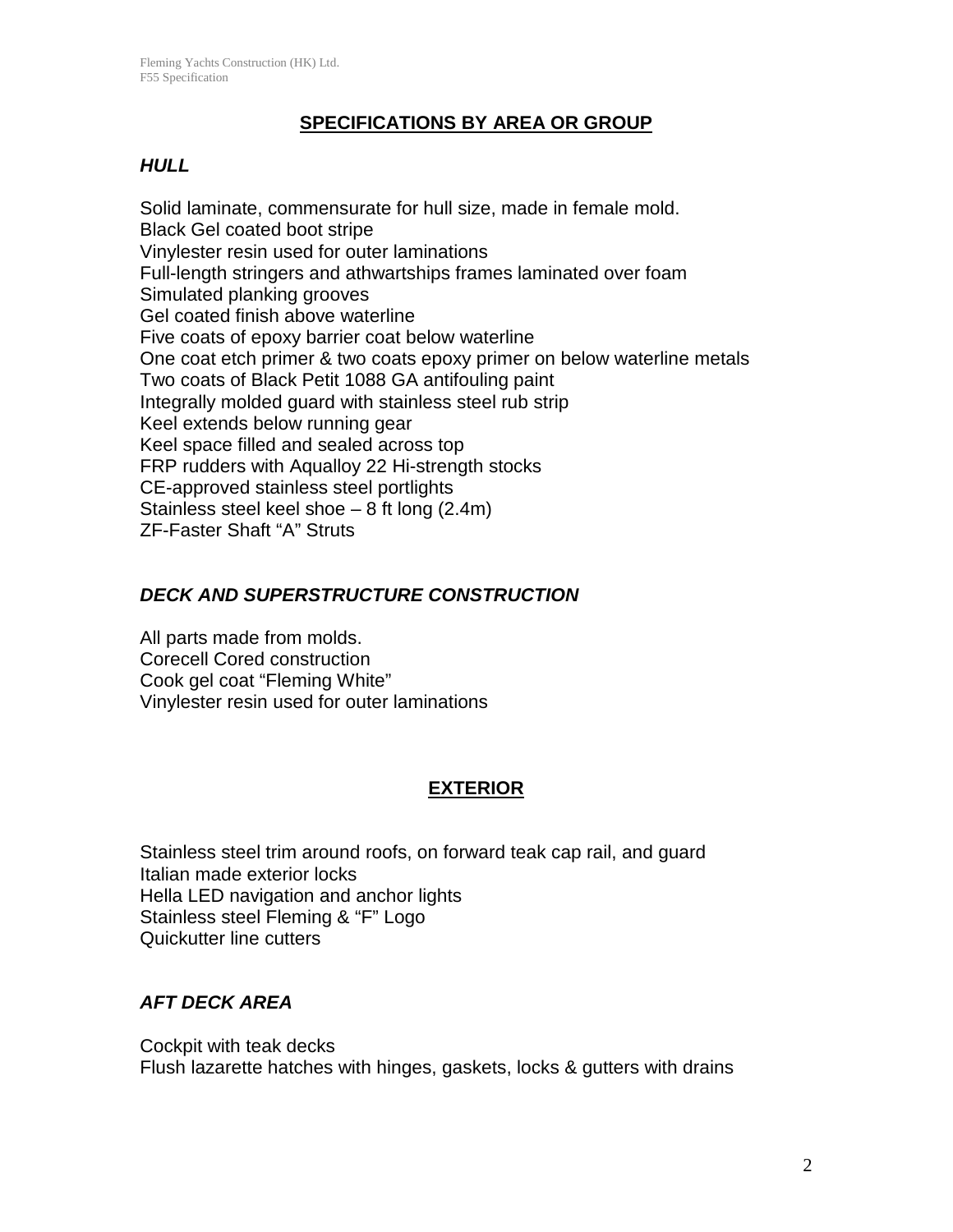FRP Swim step, with stainless steel brackets. Molded white non-skid surface. Stainless steel rub rail

Stainless steel telescopic swim ladder under swimstep. Can be deployed by swimmer

Wide teak coaming around cockpit

FRP skirt inboard of teak cap.

Engine-room air intakes behind skirt and inside bulwarks

Stainless steel ladder to flybridge with teak treads

Sliding doors to salon. FRP with glass windows & weather strips

Seadog style latches for doors

Hot & cold shower fittings on inside of transom adjacent to door, with quick release shower head and flexi hose

Salt water 316 Stainless steel faucet

Fresh Water 316 Stainless steel faucet

Smartplug Shorepower inlets for 220v, 60Hz, 50A, (European model 230v, 50 Hz, 32A)

Overhead LED lighting with dimmer control

LED rope lighting under coaming skirt.

Chocks (fairleads) at hull sides and transom.

Two 14" stainless steel heavy duty cleats secured to plates inside bulwarks

Deck scuppers piped out through transom at boot stripe

Hatch with steps down into lazarette for access to engine room

316 grade stainless steel handrail across transom

## *SIDE-DECKS*

Teak decks

316 grade Stainless steel handrails along house-side

Teak rail cap on bulwarks

Bulwark doors opening inboard with Seadog style latches and bolts

Nonskid on top side of guard at boarding gates

LED overhead lights. Two per side.

Courtesy LED "F" logo lights at steps up to Portuguese deck

Stainless steel handrails at side deck steps.

Steps to Portuguese Bridge deck with teak treads

House side fixed windows with tinted, tempered glass, and FRP frames

Galley & Pantry windows sliding with tinted, tempered glass and FRP frames Two sets of spring-line chocks (fairleads) per side

Three Hereschoff style stainless steel cleats/chocks per side recessed into bulwarks

Fuel fill fittings for four fuel tanks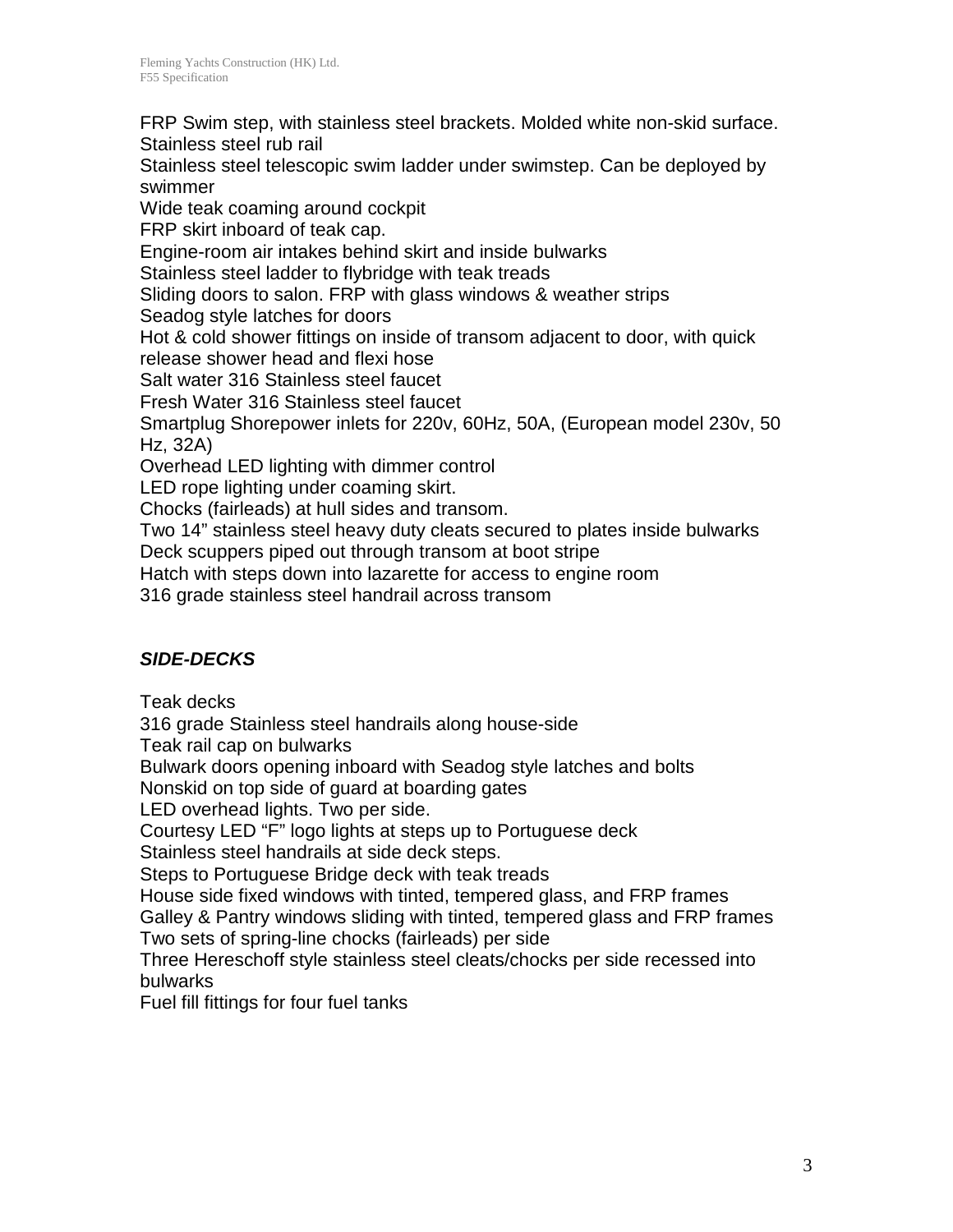## *PILOT-HOUSE DECK LEVEL*

Portuguese Bridge Teak rail cap Locker doors in aft face of Portuguese bridge access to large vented storage with Dri-Deck flooring 316 grade stainless steel handrail around forward side of pilothouse 316 grade stainless steel handrails at side of pilothouse Port & Stbd Sliding aluminum pilothouse doors port & stbd with weather seals Teak decks Hinged doors through Portuguese bridge to foredeck Individual Screen wash and heavy duty self-parking wipers on windshield Clear, tempered 8mm thick glass, in forward facing windshields Pilothouse windows are fixed and have FRP frames Inward opening doors on Portuguese Bridge side decks Port & Starboard Stainless streel Fleming "F" logo's on forward roof supports Port & Starboard Galley cooktop and microwave vent

#### *FOREPEAK*

Chain locker Separate stowage for chain and rope Watertight collision bulkhead Forepeak drains directly overboard. Bitter end fittings Hatch scuppers High gloss poly paint finish Overhead light FRP Vent Dri-Deck flooring

## *FWD DECK*

Teak deck Two stainless steel CE approved skylights Teak rail cap on bulwarks increasing in width going fwd Stainless steel stanchions to support teak handrail Teak hand rail Lockers either side of anchor platform with white non-skid finish FRP anchor platform with integrally molded white non-skid and two sets of rollers Two 24v DC Maxwell RC12, windlasses with pendant control and remotes at both stations (P/H & F/B) Four stainless steel Hereschoff cleats Two 14" stainless steel cleats per side.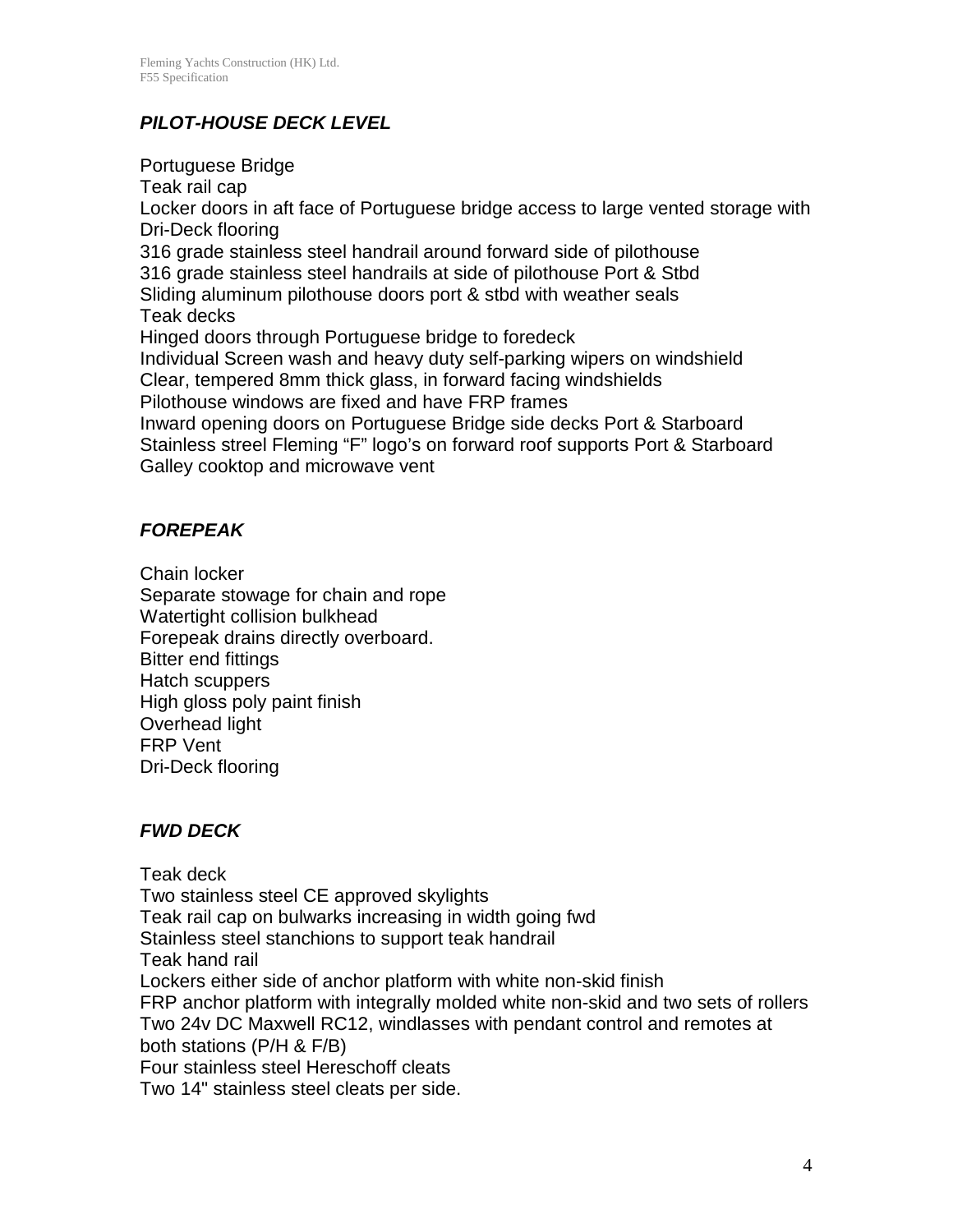316 grade stainless steel pulpit rail. Welds ground and polished. Foredeck LED "F" Logo courtesy lights at deck level Hatch to forepeak Smartplug Shorepower inlets for 220v, 60Hz, 50A, (European model 230v, 50 Hz, 32A) Plug in for windlass remote control Salt water 316 Stainless steel faucet inside foredeck lockers Fresh water 316 Stainless steel faucet inside foredeck lockers Deck drains plumbed to boot-stripe to prevent black streaks FRP forepeak vent 77 Lbs. (35Kg) Stainless steel Ultra Anchor with stainless steel Ultra Swivel, Ultra Chain hook & bridle 300ft length of 3/8" ACCO Hi-Test chain Teak burgee pole

## *FLYBRIDGE*

Lexan venturi with stainless steel rail Steering console with engine controls Helmseat for two persons at control station with stainless steel foot-rest Electronics console One Boning 8.8" color touchscreen for Engine instrumentation & Central Monitoring System Ritchie Compass with light & dimmer Hydraulic steering with destroyer-type wheel Rudder angle indicator with light and dimmer Fire system repeater alarm Flybridge cushions on settees and helmseat using EZ-dri foam with Sunbrella upholstery and mesh backs for drainage Perfix snaps for attaching cushions L-Settee Beige color non-skid deck Table stbd side with drink holders Straight settee port side LED navigation lights in accordance with appropriate Collision regulations Kahlenberg D-330 Air horn with twin trumpets, P449-25 Compressor/reservoir, V-149K 24v Solenoid valve Two Mastervolt 24v to 12v DC-DC converters with 12v battery back-up system. FRP Radar arch with LED lighting Stainless steel signal mast with bow and anchor lights and aft facing floodlight Dumb waiter pass-thru from galley to flybridge Stainless steel railings with mid safety rail Dri-Deck flooring in storage areas and under seating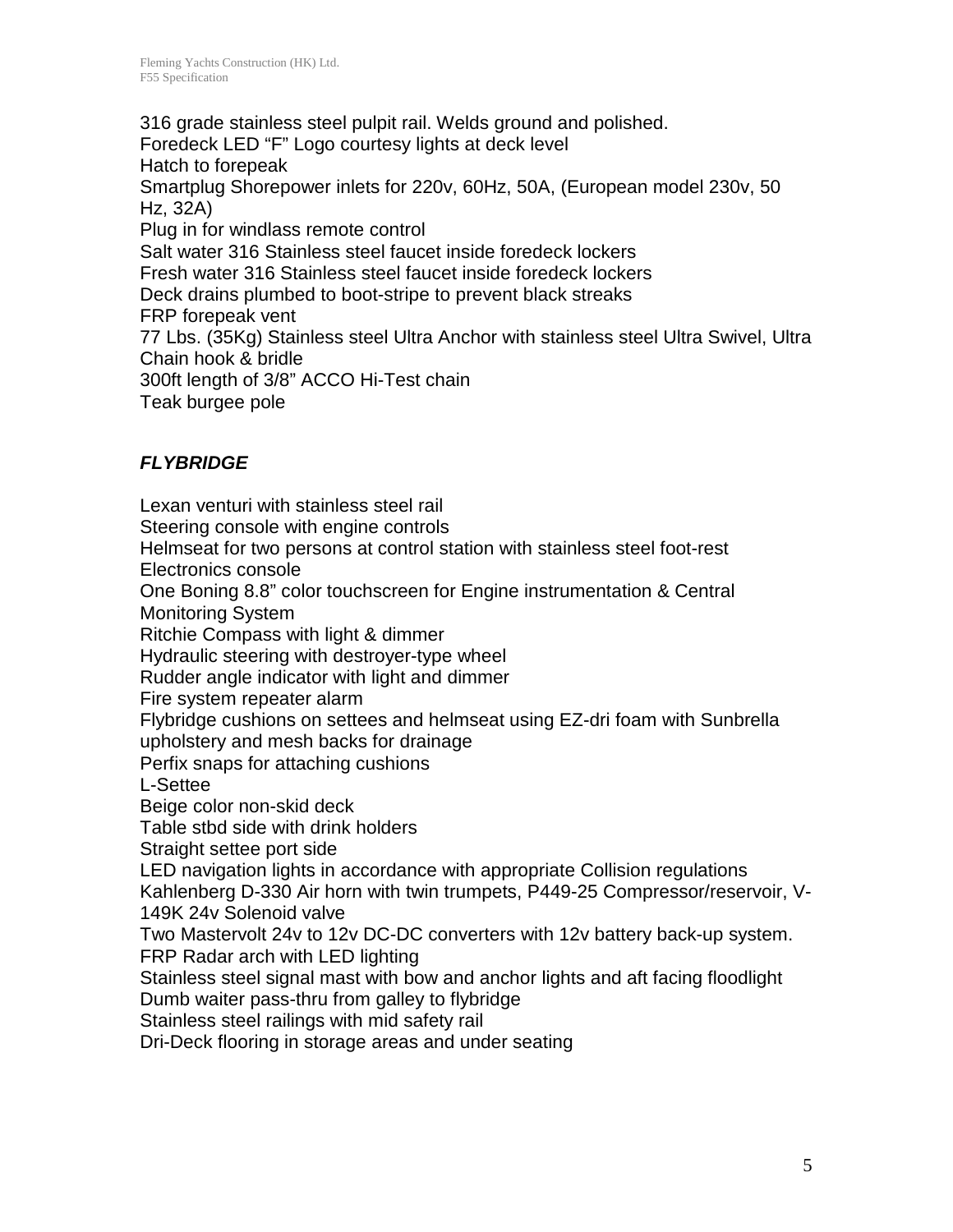# *BOAT DECK*

Integrally molded beige non-skid on deck Integrated deck drains with gutter system 316 grade Stainless steel handrails. 1,000 lb. capacity Steelhead ES1000 davit with powered telescopic boom, luffing, hoisting and rotation Sliding hatch to cockpit ladder GFCI 110v AC outlet (European model 230v AC, outlet RCD protected) Fresh Water faucet (316 Stainless steel) Stainless steel saddles for tender cradle (supplied loose) Aluminum plate inside deck for tender bow tie down Stainless steel flag pole holder on aft flybridge rail Teak flag pole with internal stainless steel reinforcement

# *LAZARETTE*

Steering gear. Deck and hatch scuppers Hull finished with gloss white polyurethane paint LED Overhead lights 300 USG (1135 liters) Fresh water, in four polyethylene tanks with sight gages Air-conditioning compressors Aft shorepower inlet circuit breaker Battery master switch panel – allows parallel switching Remote fuel shut-off system Aft & Main DC electrical panels Bow thruster Main Switch panel and fuse Charles AC Master Controller (auto ship/shorepower switching) Starboard platforms and sole boards with stainless steel lifters Groco raw water strainers for air-conditioning Fresh water system (debris) filter Fresh water tanks drain valve, with protective cover Fresh waters tank isolation valves

## *ENGINE-ROOM*

Two Gianneschi Fresh water pumps with changeover valves, select switch and flow sensor

SeaTorque BOSS (Bolt on shaft system) - an enclosed, oil lubricated, selfcontained shaft and thrust bearing assembly. Eliminates the need for shaft seal, and cutless bearings. Thrust is transmitted directly into the hull and not via the gear/engine resulting in a smooth vibration free and quiet operation Hinged covers over Seatorque cardan shaft and universal joints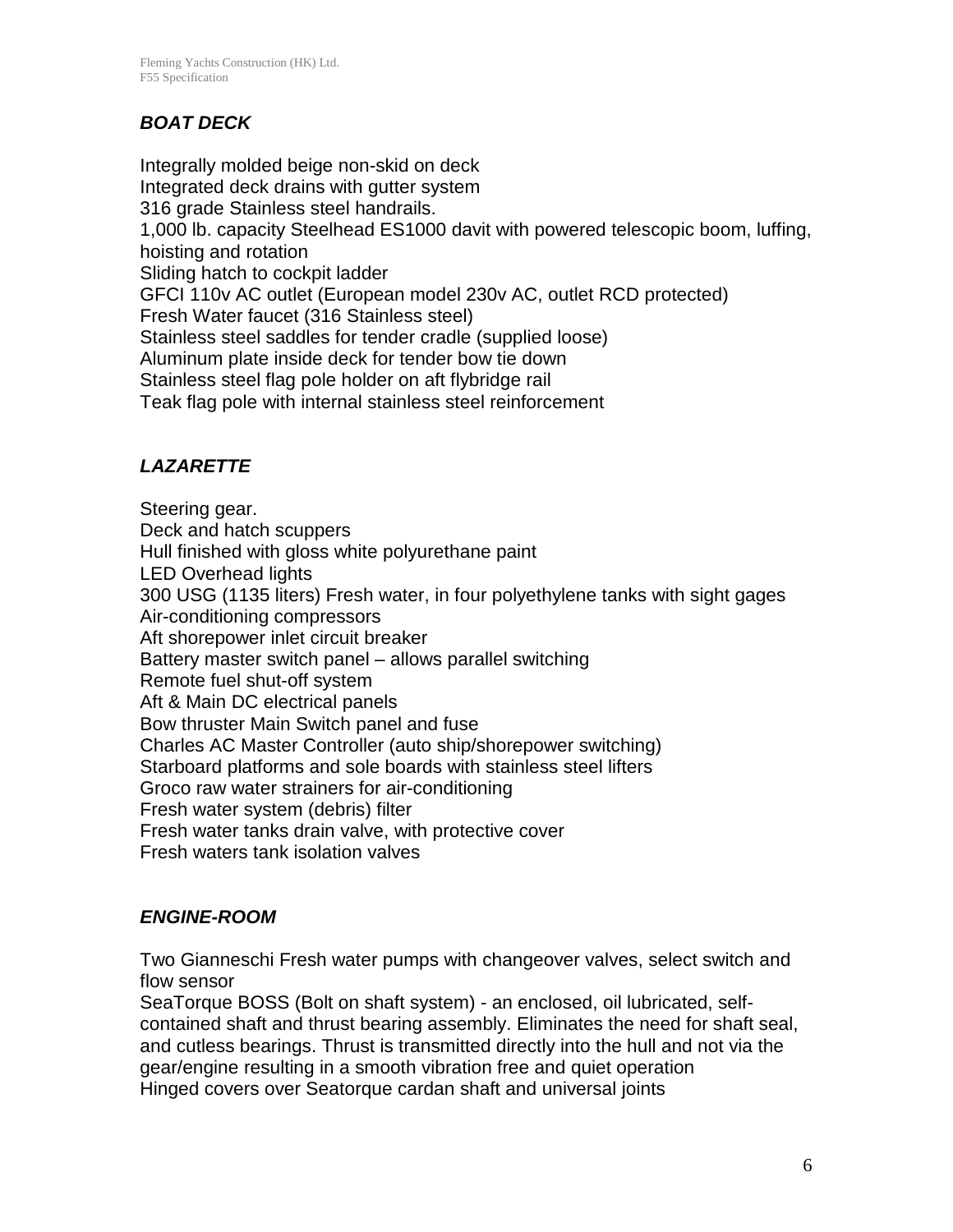Fire retardant FRP fuel tanks (4). With sight gages ABT TRAC Stabilizers actuators ABT TRAC hydraulic oil reservoir and oil cooler Equipment platforms 220v, 17Kw, 60Hz (European model 230v, 13.5Kw, 50 Hz) Onan eQD genset with sound shield and combined muffler/water separator for exhaust Groco raw water strainers for engines gensets aircon and all seawater intakes Main engine exhaust system with water-lock muffler Engine room heat extraction blowers (2) with manifold Heavy duty sound insulation covered with perforated aluminum Engine access hatches locked down on gaskets Emergency release latch on engine room forward hatch Fire suppression system with automatic engines/genset/blowers shutdown Heat detectors (2) Bilges painted with gloss white polyurethane paint Sole board covered with Lonseal vinyl. Sole lifters stainless steel Fresh water coiled hose and nozzle Submersible bilge pump High bilge alarm Start/stop buttons for both engines Lube oil pumps (2) for engines, transmissions and generator AC LED Slimlights DC LED lighting 110v GFI electrical outlets (European model 230v AC, outlet RCD protected) Kahlenberg Horn Compressor Anti-vibration soft mounts for genset Charles Isolation Boosting transformers (2) on anti-vibration soft mounts 440 A/H house battery bank - 8 pcs Lifeline GPL-4CT AGM (6 volt) batteries 250 A/H port engine/genset starting battery bank – Two Lifeline GPL-8DL 250 A/H stbd engine/genset starting battery bank– Two Lifeline GPL-8DL FRP drip pans underneath main engines Stainless steel mirror finished plates on inboard face of aft fuel tanks Stainless Steel mirror finished engine stringer caps Gianneschi 24v DC high capacity sea water pump Lead foam sound insulation Starboard platforms and sole boards Airtight FRP door with dog down latch and viewing port Ample Power regulator, battery bank temp sensor & Dual Alternator Controller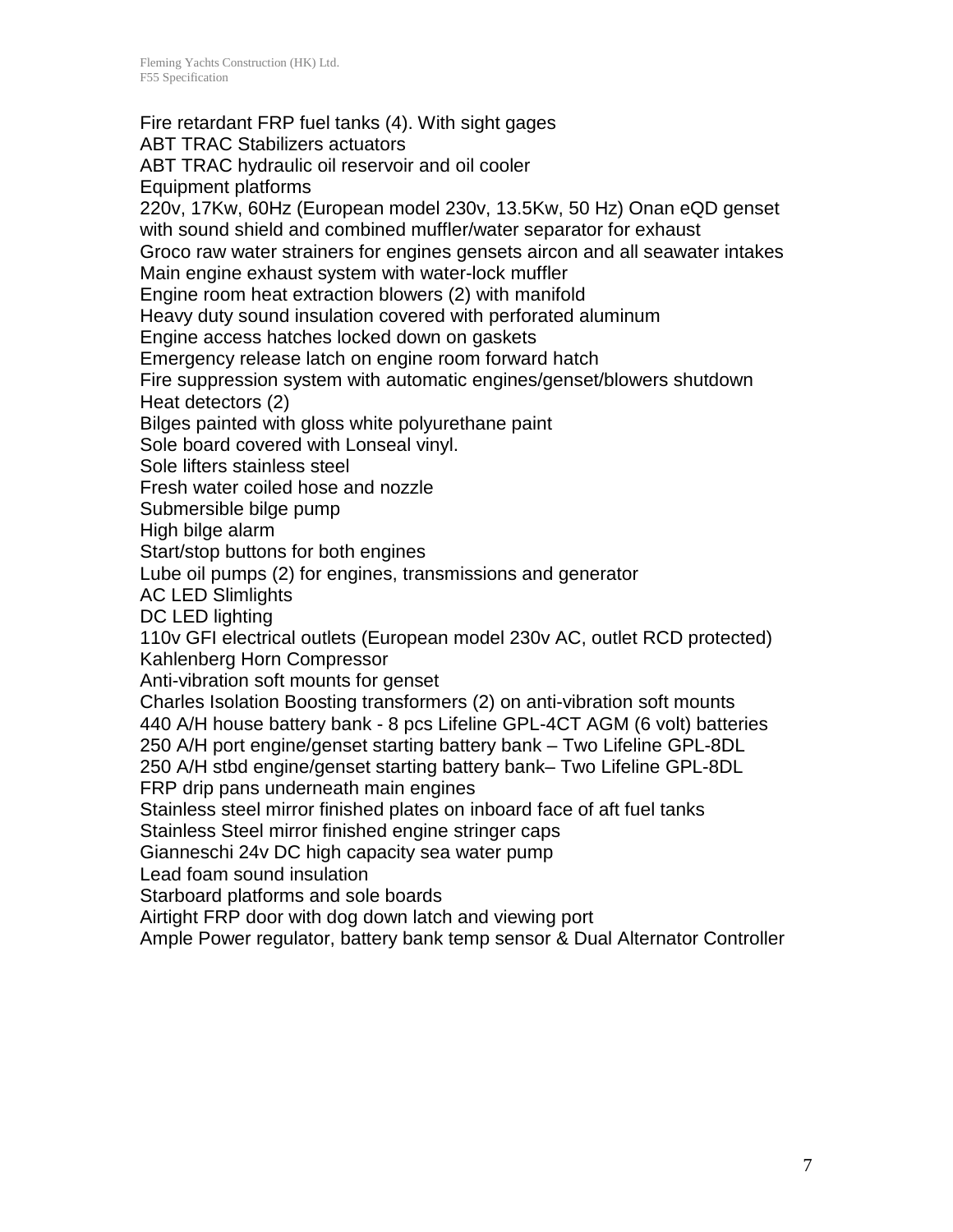#### **INTERIOR**

Accommodation with three staterooms Hanging lockers lined with Formica Insect screens for all opening windows, portlights and skylights German made interior door locks Non-slip treads on all interior stairs Cruisair reverse cycle air-conditioning with remote compressors and Qht controls All cabins pre-wired for intercom/phone system LED mood rope lighting behind valances, stairs and settees LED overhead lighting throughout Teak joinery with satin varnish hand-rubbed finish throughout Teak and holly sole throughout – hand-laid solid timber (not plywood) Light fixtures to have shiny stainless steel finish Vimar light switches and AC outlets with Graphite Grey silk Faceplates Interior locker door handles to be brushed stainless steel finish Interior bulkheads feature sandwich construction with lead foam sound insulation Headroom 6' 6" (1.97m) minimum throughout All drawers constructed with dovetail joints

Standard three stateroom accommodation includes master cabin forward (ensuite) with two hanging lockers, port cabin with twin berths & hanging locker, stbd cabin with upper & lower berths & hanging locker, guest head to stbd.

## *SALON*

Fixed windows in house sides Opening windows in galley and pantry, with removable insect screens Sliding doors at aft end Spring loaded barrel bolts to allow phantom screen installation Medium grey tinted, tempered, glass. Wood window blinds with teak retainers Pre-wired for intercom/phone system Teak valance over windows with LED rope lighting Overhead LED light fixtures on dimmers Access hatches to allow for engine removal. Vinyl headliner CO detector Upholstered L Settee Fleming Hi-Lo oval table with teak top Composite sole - FRP sandwich with Nidacore honeycomb core Air-conditioning Aft bar cabinet with icemaker Removable storm sill for aft doors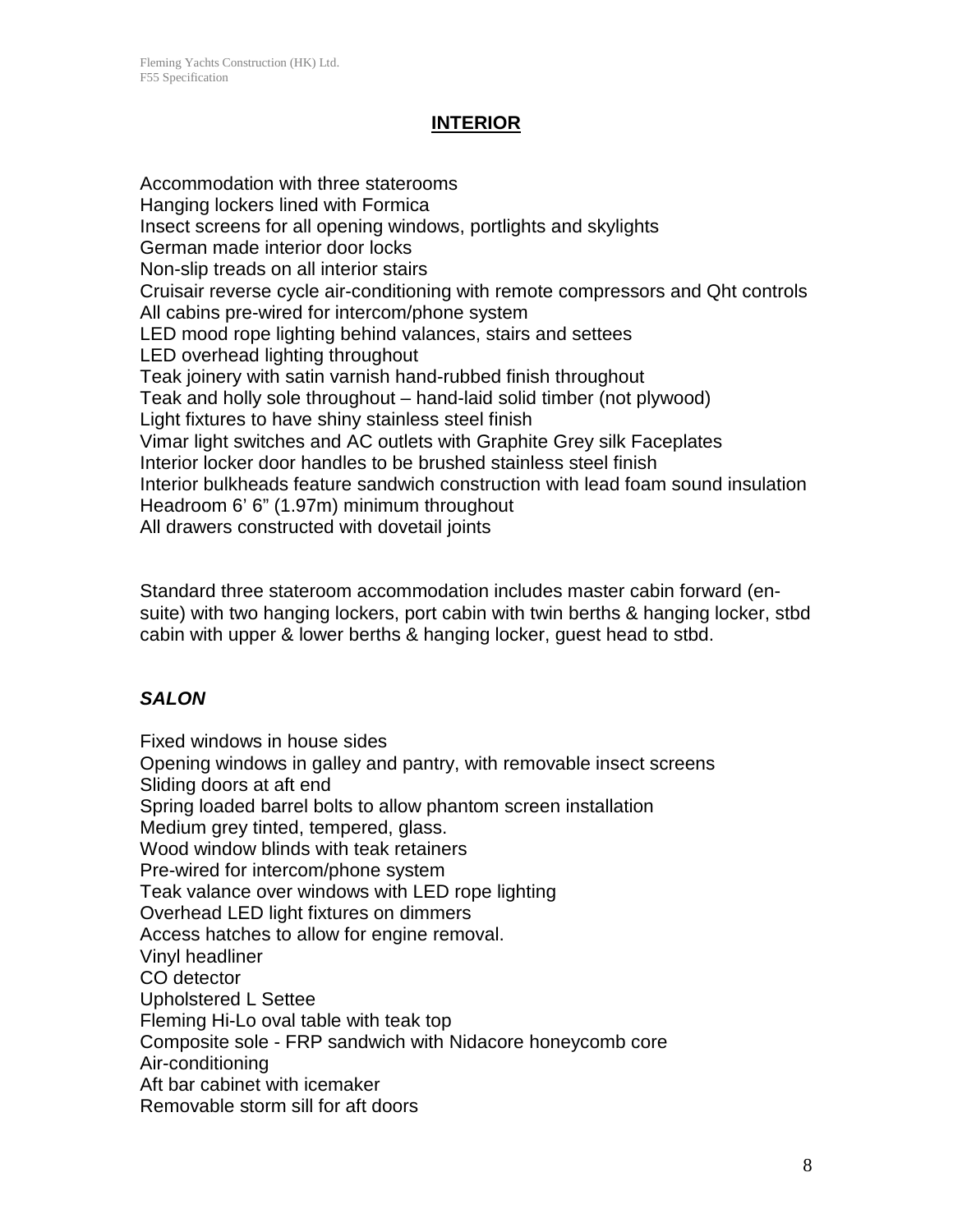#### Teak Sconce lights with tapered shade

Entertainment centre, teak cabinetry & lockers full length from galley refer to aft bulkhead

#### *GALLEY*

Granite (or Corian) countertops Black composite double sink Insinkerator waste disposal Convection microwave oven with cooktop overboard vent Four burner flush induction cooktop Removable Stainless Steel potholders for cooktop 20.5 cu ft side by side refrigerator/freezer Swivel faucet with removable spray head Overhead LED light fixtures Slide out three shelf pantry locker Two Slide out drawers above cooktop Drawers with guides and stops **Cabinets** Air-conditioning Duplex 110v AC GFCI outlets (European model 230v AC, outlet RCD protected) Dishlocker on stbd side – top and front opening Granite splash back installed behind sink and cooktop Preparation for optional dishwasher Dumb waiter pass-thru from flybridge to galley Storage cabinet under sink with automatic LED lighting

## *PILOTHOUSE*

Stidd 500XL low back Helm Seat with chrome package and black Ultraleather upholstery Chart table with double-guide drawers and stops Chart light on flexible arm Dismountable control console with space for owner's choice of electronics Two Boning 8.8" color touchscreen displays for engine instrumentation and central monitoring system ABT TRAC-LINK color touchscreen control panel for stabilizers Horn control push button Air reservoir for Kahlenberg air horn Rudder angle indicator with light & dimmer Back lit engine start & stop buttons and key switches Electronic engine controls - Glendinning EEC 3 with synchronizer and back-up gear and throttle system Hydraulic steering with Destroyer type steering wheel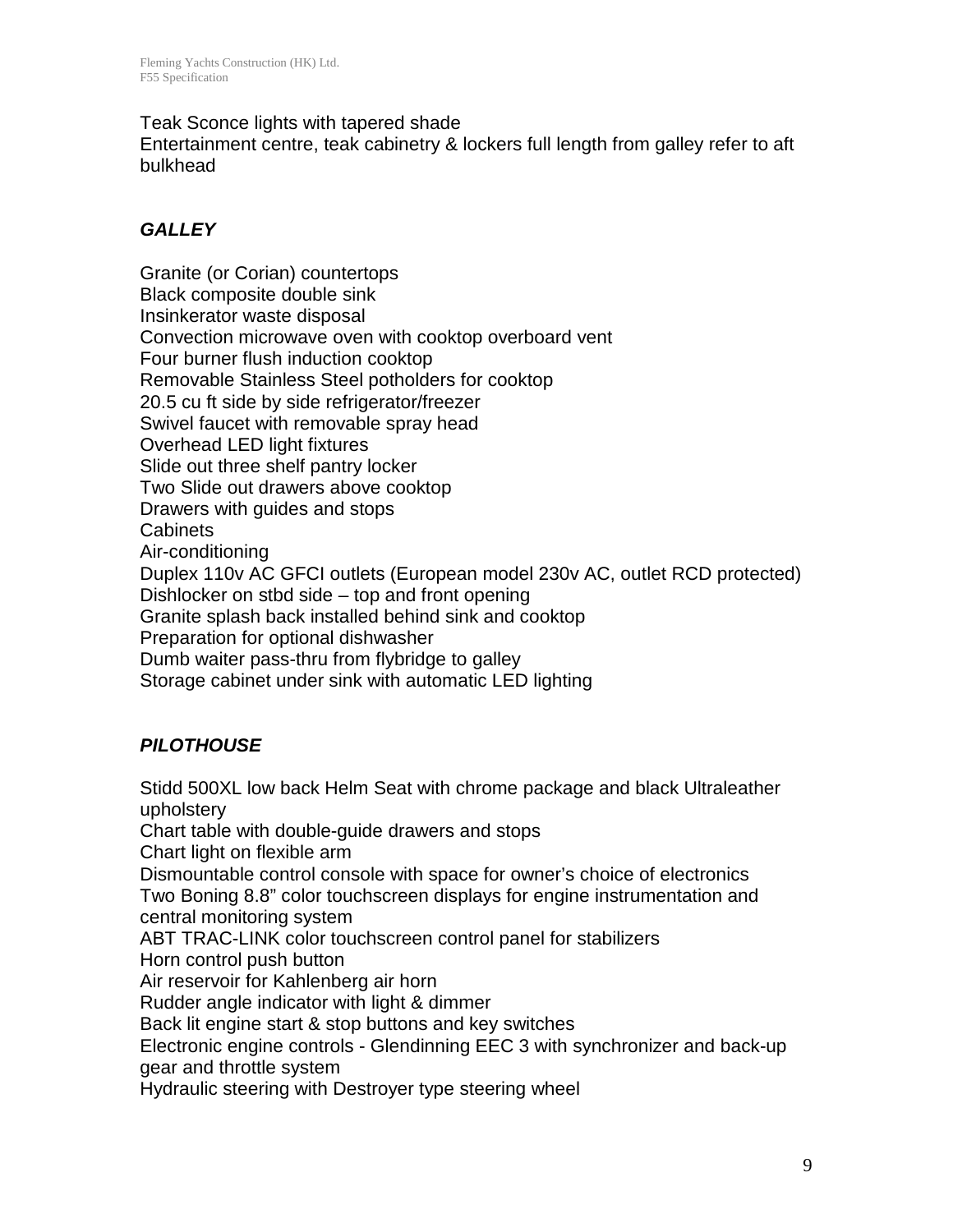Ritchie Compass with light & dimmer Overhead electronics console Wiring routes to facilitate equipment installation Overhead LED lighting with dimmer LED red and white dimmable bridge lights in upper console Stairs down to salon, up to flybridge Back lit electrical distribution panels for AC and DC Alarm and advisory panel Doors on AC, DC and advisory panels L-shaped settee on raised area Wooden window blinds on port & stbd windows (3) with teak retainers Teak table with single stainless steel leg and swivel File drawer Self-parking, heavy-duty wipers with multi-speed/intermittent controls & individual fresh water wash on forward-facing windows Windshield glass, clear, tempered, 8mm thick Vinyl headliner Demister blower on forward facing windows Control for bow thruster Hinged bookcase for access to underside of flybridge console Air-conditioning ITIM Black water tank level indication and pump control panel with auto pump shut-off when tank empty and auto head shut-off when tank full Generator digital remote panel with start/stop control Windlass up/down switch & control circuit breaker Fire system and high level bilge alarms panel Bilge pump control on advisory panel Equipment running advisory panel Pre-wired for intercom/phone system Dimmer for instrument lighting Main engine sea water flow alarms Teak Sconce lights with tapered shade "Charcoal" Ultrasuede fabric on upper surface of consoles

## **ACCOMMODATION**

## *PASSAGE*

Lower part of bulkhead finished with teak, upper part finished with Formica. Teak chair-rail trim at join Access doors to staterooms Rope lights at stairs to salon and forward cabin Overhead LED lighting Manual bilge pump under steps

Stacked Bosch washer and drier in cabinet behind sliding door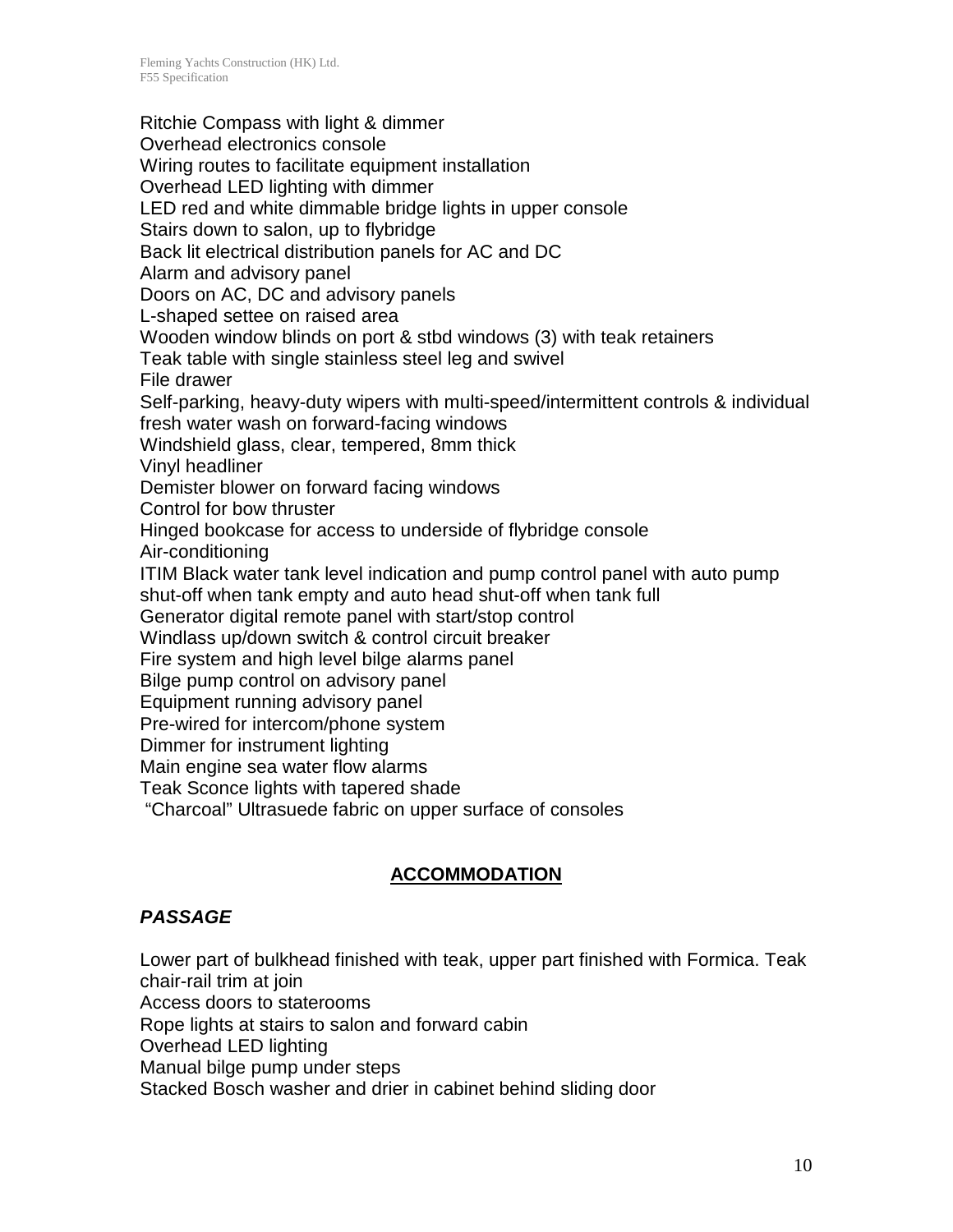## *FORWARD STATEROOM*

Four stainless steel CE-approved Portlights with removable insect screens CE approved stainless steel skylights (2) with sliding insect and black-out screens Tapered queen-sized bed with hydraulic lift and manual slide mechanism Upholstered Headboard Foam mattress Teak lockers either side of bed LED Rope lighting under bed and steps Two hanging lockers. Teak faced with double louvered doors and automatic interior lights Forward shorepower inlet circuit breaker TV space on bulkhead Drawers with center guides and stops Beveled-edge mirrors Door stops and holders. Doors teak frame with flat teak panels. Bulkheads with teak to waist height with Formica above LED overhead lighting Berth reading lights. CO detector Drapes Emergency Escape hatch with integral ladder

#### *PORT HEAD (en Suite)*

CE-approved Portlight with removable insect screen FRP shower stall with granite sole, auto sump pump, & seat and lockers Stainless steel and glass custom shower doors Shower mixer, pressure and temperature compensated Stainless steel toiletries rack inside shower locker Marble or granite counter top with porcelain basin Faucet Beveled-edge mirrors LED overhead lighting 110v AC GFCI outlet (European model 230v AC, outlet RCD protected) Headhunter pressure-jet toilet. Bone color. Ventilator fan Stainless steel towel rails **Drapes** Trident Premium Sanitation hose Holding tank full indicator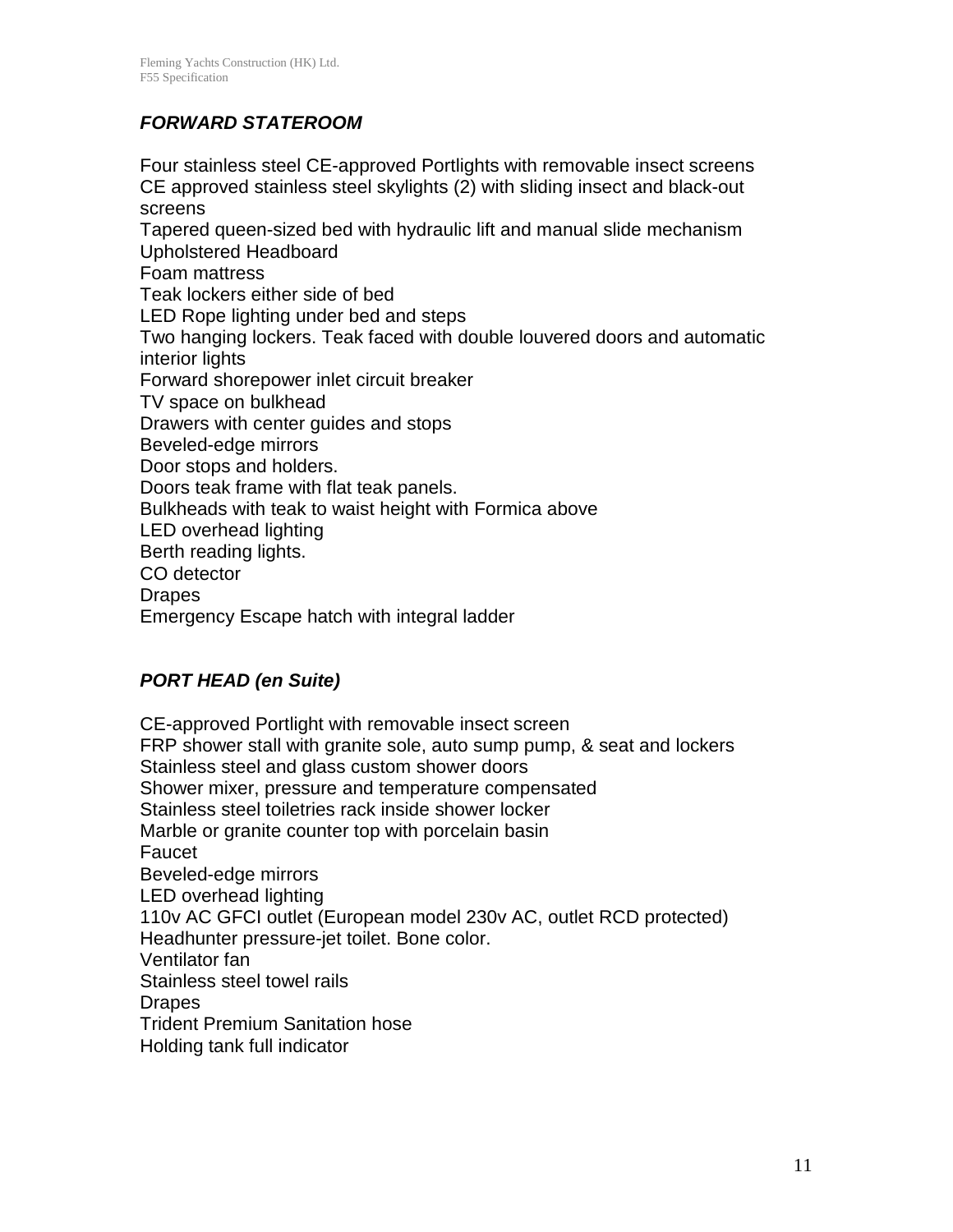## *STBD GUEST CABIN*

Stainless steel CE-approved portlights with removable insect screens Two berths, upper berth slides outboard when not in use Hanging locker with auto-light. Nightstand with drawers 110v AC outlet (European model 230v AC, outlet RCD protected) Foam mattresses LED overhead lighting Berth reading lights LED Rope lighting and drape tracks at portlight openings. Full height beveled-edge mirror Pocket entrance door CO detector Drapes

#### *PORT STATEROOM*

Stainless steel CE-approved portlights with removable insect screens Twin berths LED rope lights under berths Full height beveled-edge mirror Hanging locker with auto light and louvered door Valance over portlights Foam mattresses 110v AC outlets (European model 230v AC, outlet RCD protected) Upholstered Headboards LED overhead lighting **Bookshelves** CO detector Drapes Berth reading lights LED Rope lighting and drape tracks at portlight openings.

#### *GUEST HEAD*

CE-approved Portlight with removable insect screen FRP-lined shower stall with granite sole Stainless steel and glass custom shower doors **Lockers** Shower mixer, pressure and temperature compensated Marble or granite counter top with porcelain basin Faucet Porcelain basins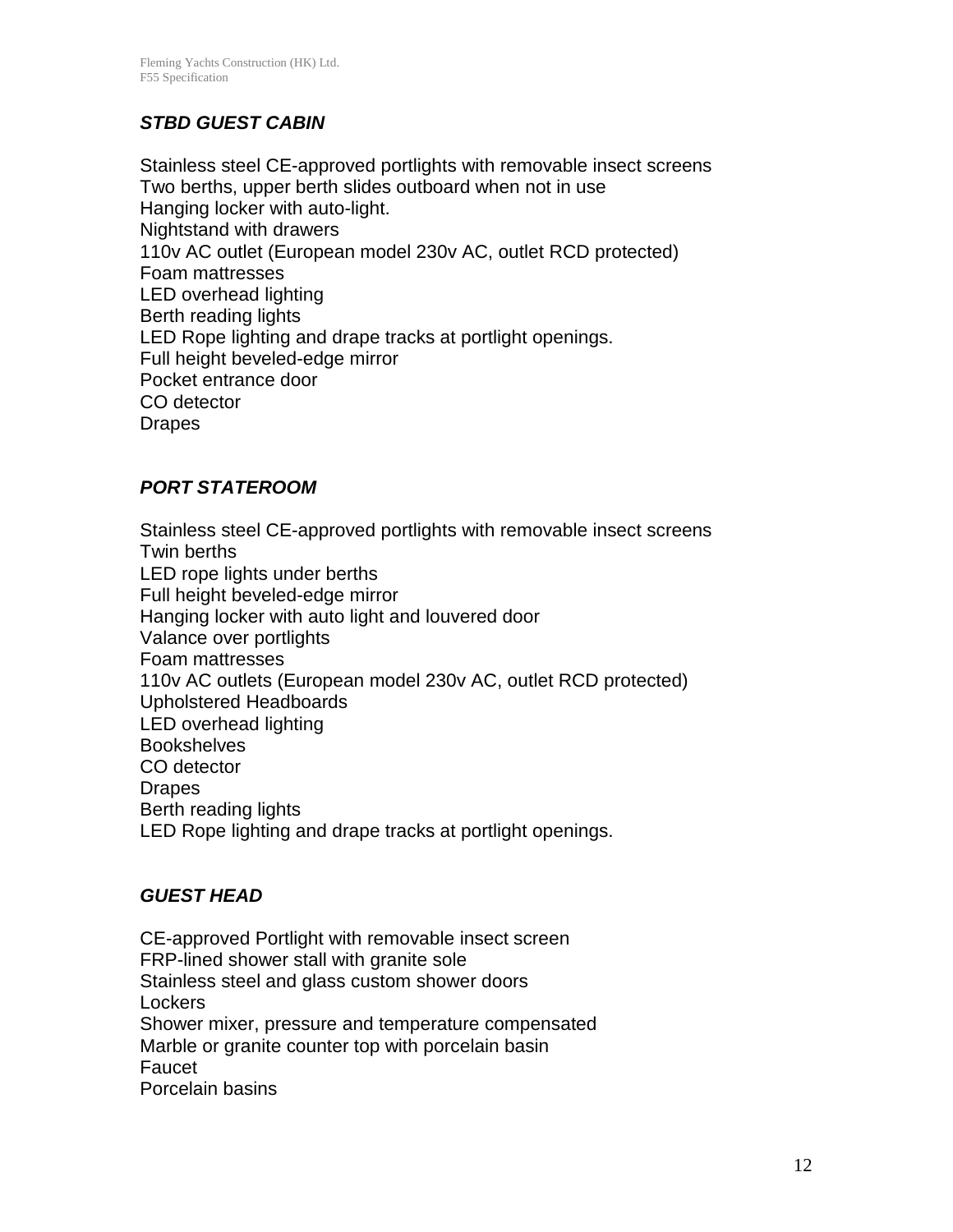Beveled-edge mirrors LED overhead lighting 110v AC GFCI outlet (European model 230v AC, outlet RCD protected) Stainless steel Towel rails. Headhunter pressure-jet toilet. Bone color. Ventilator fan Drapes Trident Premium Sanitation hose Holding tank full indicator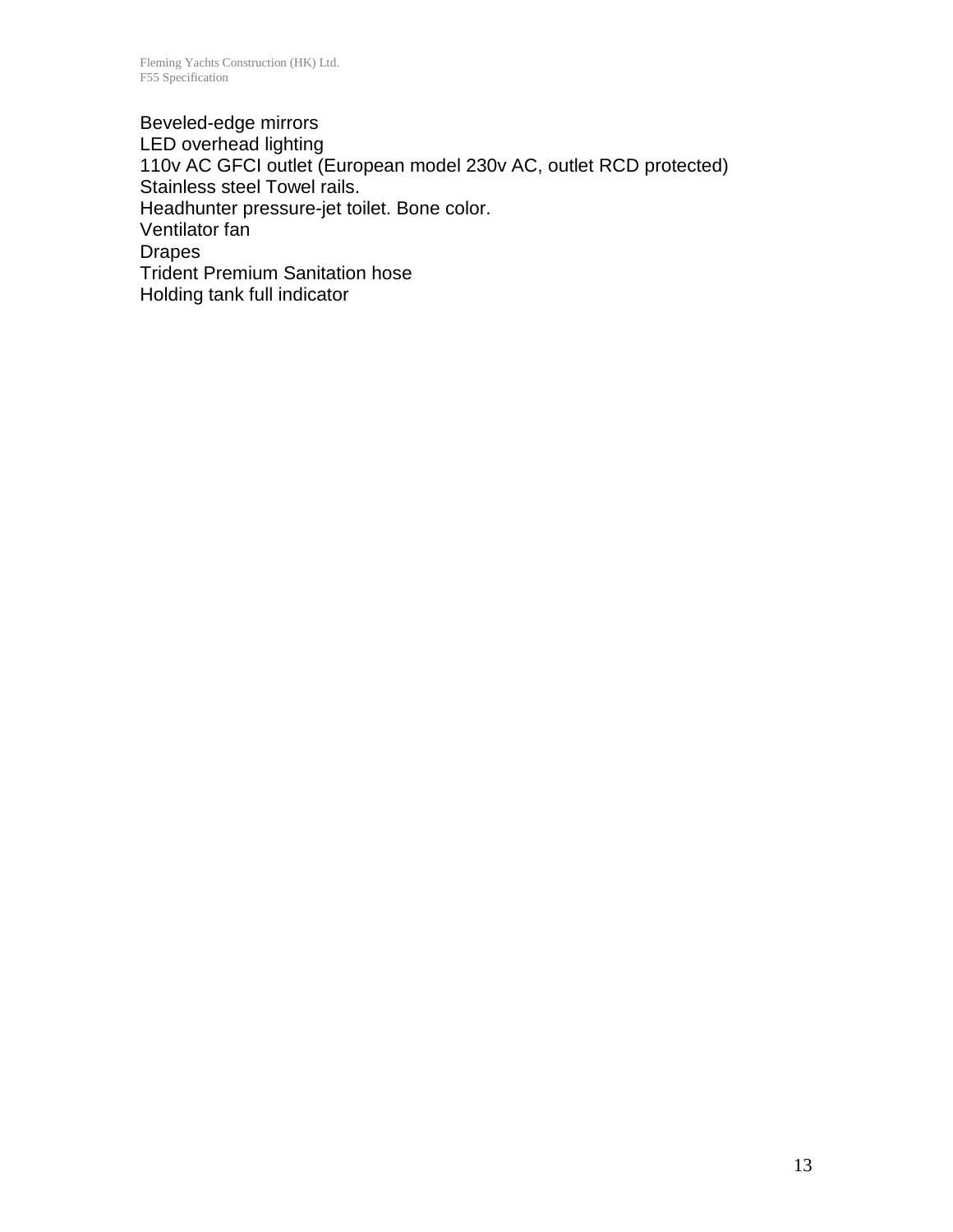#### **SYSTEMS**

#### *FLEMING CENTRAL MONITORING SYSTEM*

Displays fuel & water tank levels, navigation light monitor, high-bilge level alarm, heat detectors, engine room door, genset/s and shore power live indicators and bilge pump running indication. System controls exterior lighting, navigation & anchor lights, Instrument lighting, engine room blowers, and demister.

#### *STEERING*

Hynautic hydraulic steering FRP rudders with Aqualloy 22 stocks Destroyer wheel at flybridge and in pilothouse Back lit rudder angle indicators at pilothouse and flybridge stations Rudder tubes extend above waterline

#### *ENGINE CONTROLS*

Glendinning EEC 3 electronic engine controls at pilothouse and flybridge, with synchronizer and full back-up system for gear and throttle.

#### *MACHINERY*

Two Cummins QSC 8.3 500 HP Common Rail Engines Stabilizers - ABT TRAC 7.5 Sq. Ft fins with winglets and 220RMB model actuators, hydraulically operated locking pins, and color touchscreen control panel Two Boning 8.8" color touchscreen Glass displays at main helm console and one 8.8" color touchscreen at Flybridge control station, for engine instrumentation and

Fleming Central monitoring system

Coolant recovery tanks for main engines

Sidepower SP240TC 15.5 HP (11.4 Kw) bow thruster with Sidepower Main Switch unit and jog lever controls at each station

ZF-Faster 4-blade Nickel Aluminum bronze propellers

Shafts Aqualloy 22 Hi-Strength 2 1/4"

Shaft struts – recessed A-Brackets

Seatorque BOSS (Bolt on Shaft System)

Water-lock muffler with transom exhaust

Bennett trim tabs with indicators and controls in Pilothouse and Flybridge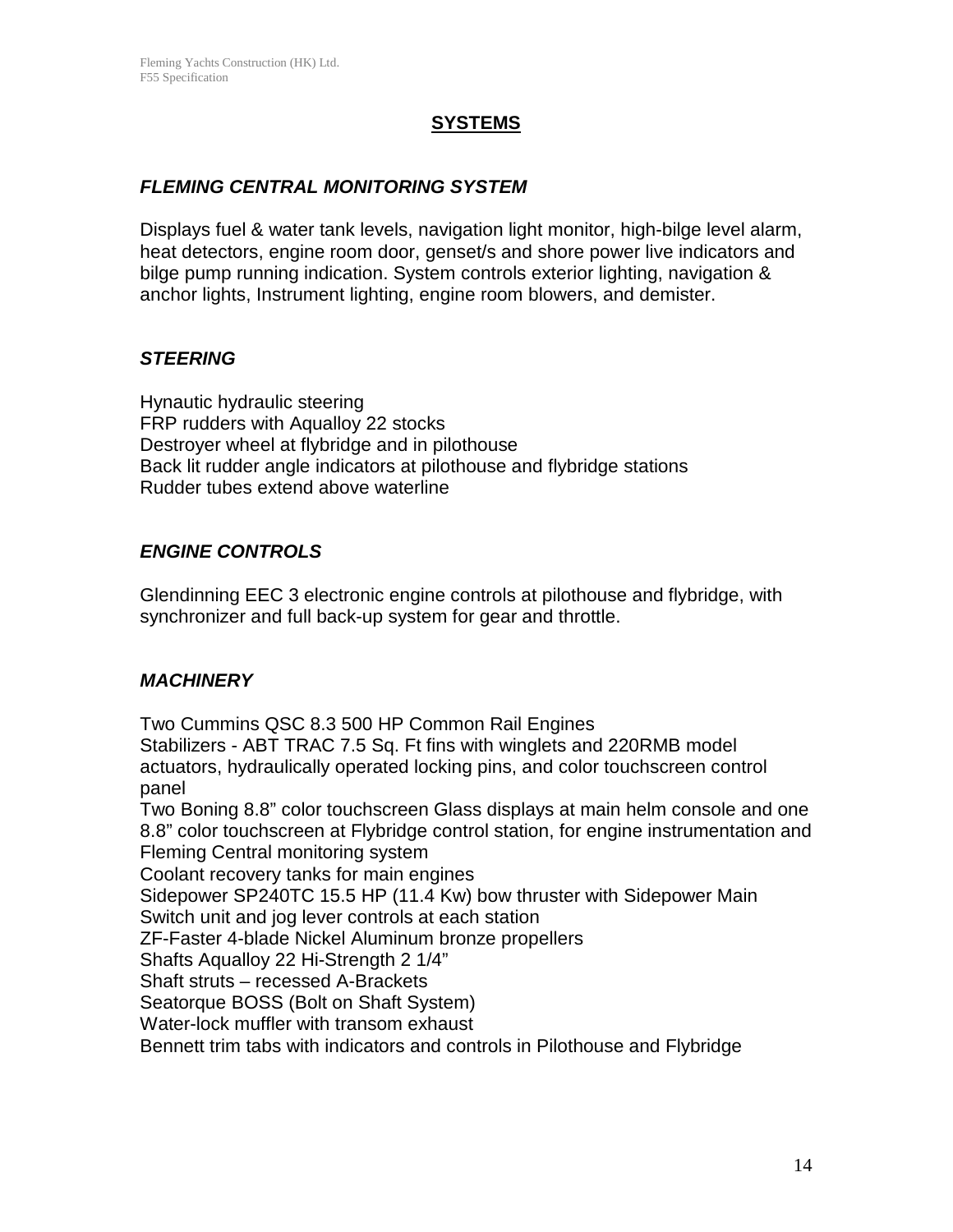# *FUEL SYSTEM*

Fuel filters. Racor 75/900MAX Duplex with vacuum gauges, and water-in-fuel sensors for main engines.

Racor 500MA fuel filter for generator

Four FRP fuel tanks made of vinylester and fire retardant resins with fire proof exterior coating

Total fuel capacity 1,000 USG (3785 Liters)

Sight glasses on all fuel tanks with self-closing safety valves

Fuel tank sumps and drains with shut-off valves on all tanks

Fuel management panel for engine/genset supply return selection

Remote emergency fuel shut-off device for all tanks

Pressure type fuel level sensors connected to central monitoring system

#### **PLUMBING**

#### *SANITARY*

Headhunter Neo-classic heads, Bone color. Toilets flush to FRP holding tank with level indicator Toilet flushing with Seawater or Freshwater. Anti-odor filters on holding tank vents Port & Starboard 100 gal (378 Liters) Black water tank ITIM Tank monitoring / pump control system Plastic lined pressure accumulator tank Black water tank suction deck fittings port and stbd side Black water tank seawater flushing system, with self closing safety valve Gianneschi heavy duty black water discharge pump Sealand T24 backup black water discharge pump

## *FRESH WATER SYSTEM*

300 USG (1135 Liters) total in four polyethylene tanks, with drain and isolation valves.

Sight glasses on water tanks

24v DC Gianneschi Fresh water pump

Pre-plumbed & wired, back-up 24v DC Gianneschi Fresh water pump

20 USG (75 Liters) Torrid water heater with 220v AC heating element and heat exchanger coil, drain & pressure release valves.

Heat exchanger system with circulation pump and header tank for heating domestic water from port main engine

Fresh Water 316 Stainless steel faucet on foredeck

Fresh Water 316 Stainless steel faucet on flybridge

Fresh Water 316 Stainless steel faucet in cockpit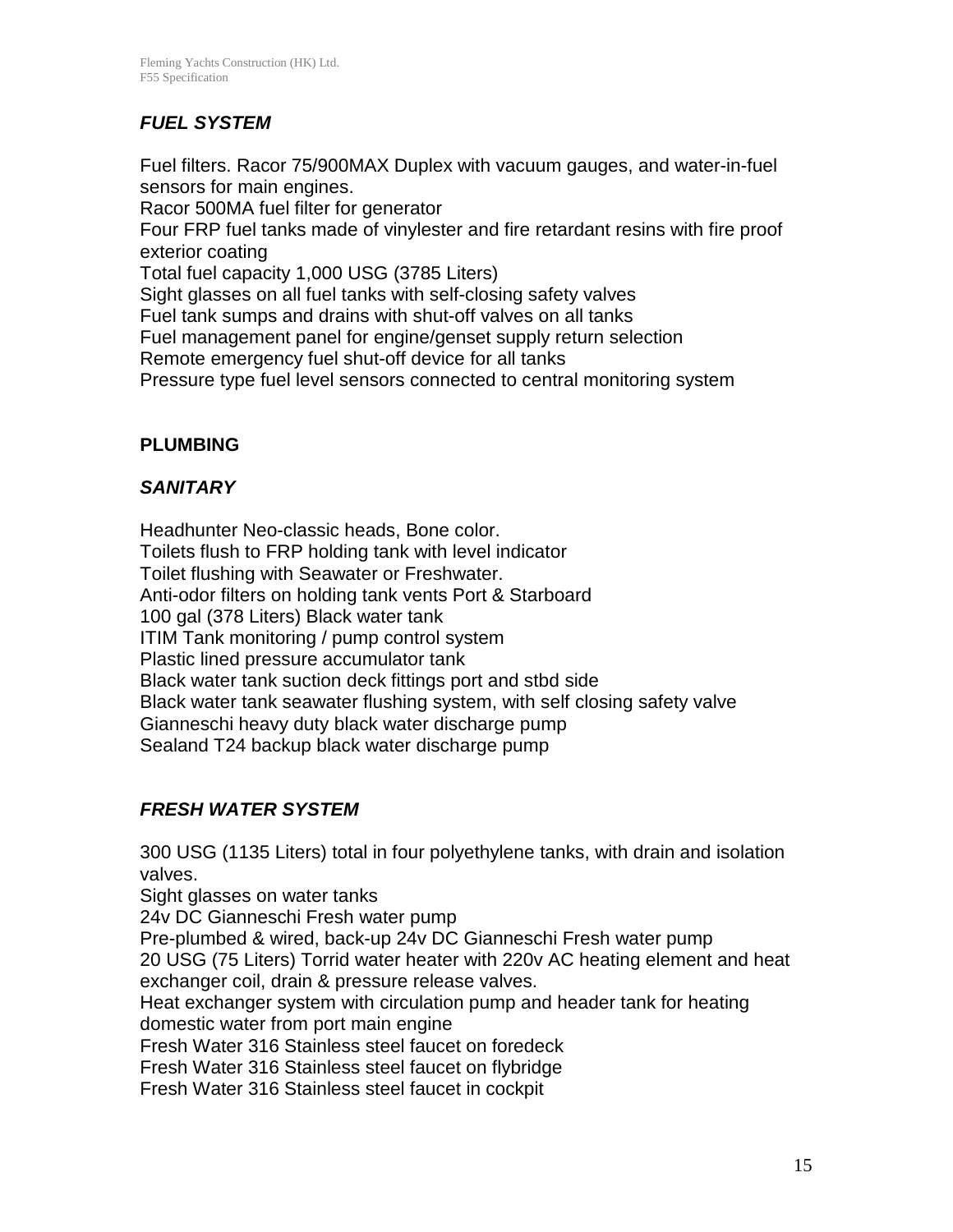Whale brand plumbing Whale gulper shower sump pumps Fresh water coil hose & nozzle in engine room Pressure type level sensor connected to central monitoring system to indicate total fresh water level

## *SEA WATER SYSTEM*

24v DC Gianneschi seawater pump and strainer Salt water 316 Stainless steel faucet on foredeck Salt water 316 Stainless steel faucet in cockpit Sea water flush line connected to black water tank, with self closing safety valve Whale brand plumbing Groco intake strainers for main engines, generator and sea water system

#### *BILGE SYSTEM*

3 pcs 2,000 GPH Rule electric bilge pumps with auto/man control Manual bilge pump for engine room bilge compartment Hi-level bilge alarm switches in lazarette, engine room, and forward bilge using USS type bilge pump/high level alarm float switches (3) connected to Fleming Central Monitoring Display

## **ELECTRICAL**

## *ELECTRICAL – AC*

220v, 17Kw Onan eQD generator, single phase, in sound shield mounted on anti-vibration soft mounts (European model 230v, 13.5Kw, 50Hz)

Load distribution panel with backlit labels. Split panel system. Sub panels as required and dedicated inverter compliant AC panel

Digital meters (volts, amps, watts and frequency) and circuit breakers as required Two 220v, 60Hz, 50 amp shore inlets fore and aft connected so that both can be used simultaneously (European model has two 230v, 50Hz, 32A inlets)

AC outlets throughout boat. GFCI type in heads, galley, engine room and exterior Vimar light switches and AC outlets with Graphite grey faceplates.

3,500 watt, 110v 60 Hz pure sine wave Outback inverter (Euro model 3000 watt, 230v 50 Hz)

Inverter bypass system

Inverter remote control panel in pilothouse.

Two Charles Isolation Boosting transformers (2) with remote panels in Pilothouse Approved Marine Grade Tinned copper wire used throughout

Hinged panel for serviceability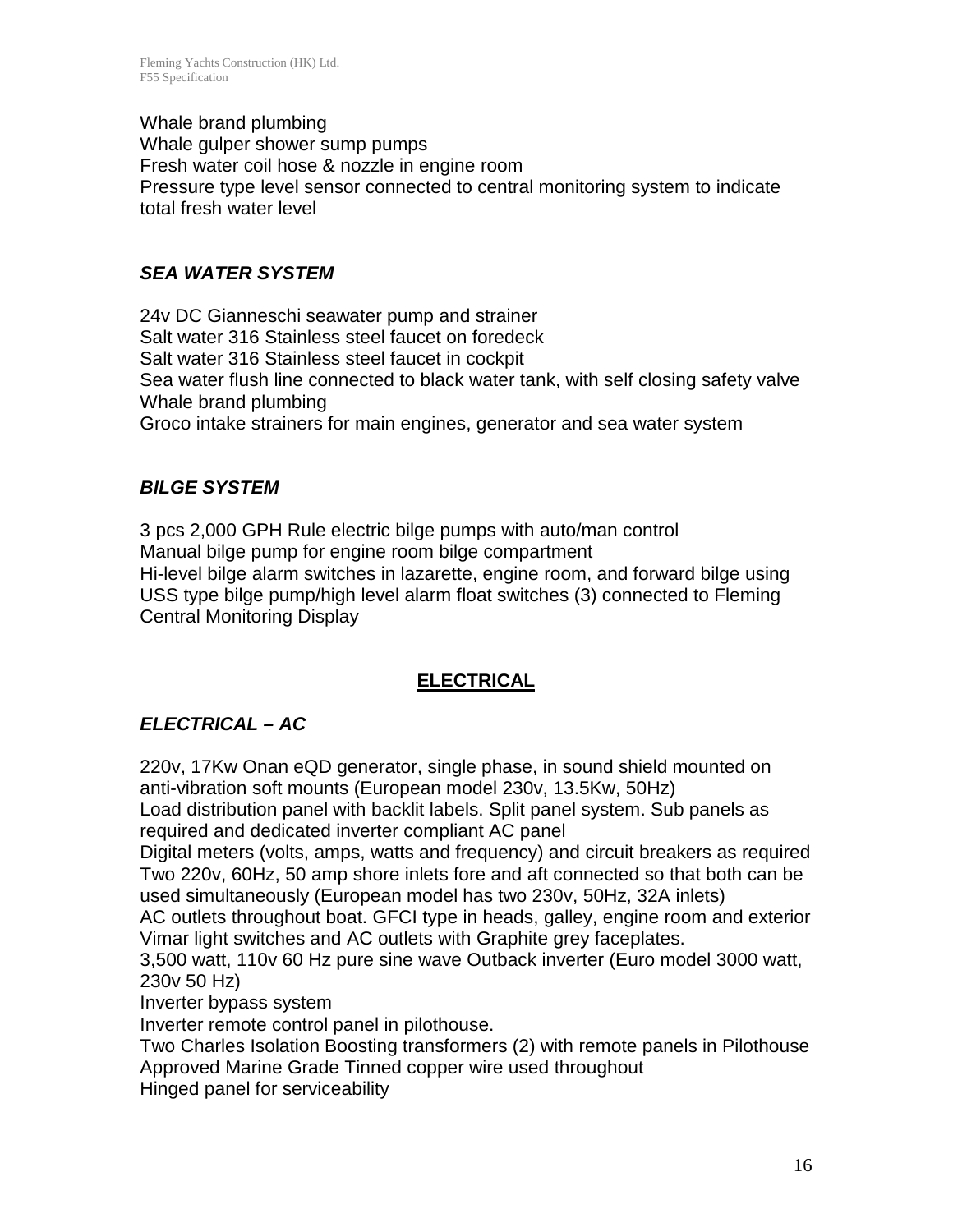# *ELECTRICAL – DC*

Main ships system 24v DC.

Three isolated battery banks – all batteries are Lifeline AGM type 440 A/H house battery bank - 8 pcs Lifeline GPL-4CT AGM (6 volt) batteries 250 A/H port engine/genset starting battery bank – Two Lifeline GPL-8DL 250 A/H stbd engine/genset starting battery bank– Two Lifeline GPL-8DL 12v DC supplied via two 24v-12v DC-DC converters & back-up battery system located on flybridge Battery disconnect and selector switches accessible from outside engine room Mastervolt battery charger for engine/genset & house battery banks. (24v) DC load distribution center with circuit breakers and backlit labels. Flexnet DC house battery bank monitor – info displayed on Outback remote panel in P/H Alarm panel for engine functions, bilge, fire, sea-water flow etc Advisory indicators for key pumps and engine room lights 110 amp 24v Leece-Neville alternators on each engine with Ample Power multistage external regulator and Dual Alternator Controller Approved Marine Grade Tinned copper wire used throughout Aft DC electrical panel in Lazarette LED overhead lighting throughout Hinged panel for serviceability

# *ELECTRICAL – BONDING*

Copper strap or cable connecting all thru-hulls, underwater fittings, pulpit and flybridge rails – (equipotential bonding system)

Zincs on transom (2)

Zincs on trim tabs (2)

Copper strapping system in engine room, flybridge and pilothouse for SSB radio counterpoise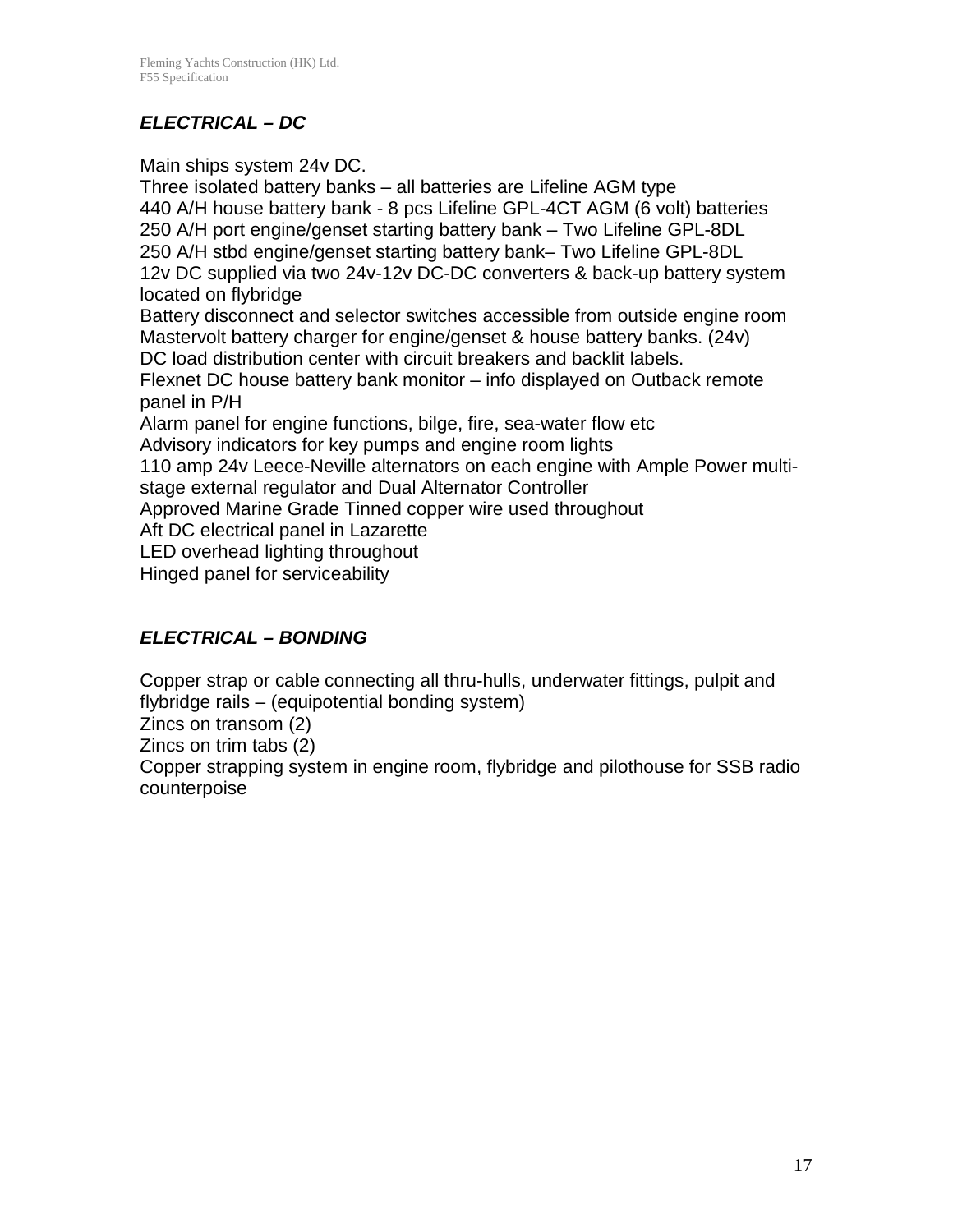#### *PRE-WIRING AS FOLLOWS: Speaker wires*

2-Core Speaker wires are run from salon entertainment center to:

Pilothouse overhead console (Port & Stbd) Forward cabin hanging lockers (port & stbd) Port cabin aft bookshelves (port &stbd) Stbd cabin outboard valance (fwd and aft) Salon soffits port & stbd (3 speakers per side) Aft deck cockpit cabinets

#### *Coax*

One RG6U coax cable is run from the flybridge console to forward cabin port hanging locker.

RG6U Coax cables are run from the salon entertainment center to: Flybridge stbd side underneath seating Flybridge console Pilothouse console Port cabin forward hanging locker Forward cabin port hanging locker

#### *CAT 5*

Two CAT 5 cables are run from the pilothouse console to the forward cabin port hanging locker

CAT 5 cables are run from salon entertainment center to: Pilothouse overhead console Port cabin (by air handler) Forward cabin (behind Aircon control panel) Stbd cabin (underneath bed)

#### *Intercom/Telephone*

An 8-core signal cable is run from the P/H console to:

Forward cabin (stbd side of bed) Port head (by air handler) Port cabin (under bed) Stdb cabin (under bed) Galley (under sink counter) Flybridge (under console) Engine room (forward, stbd side by light switch)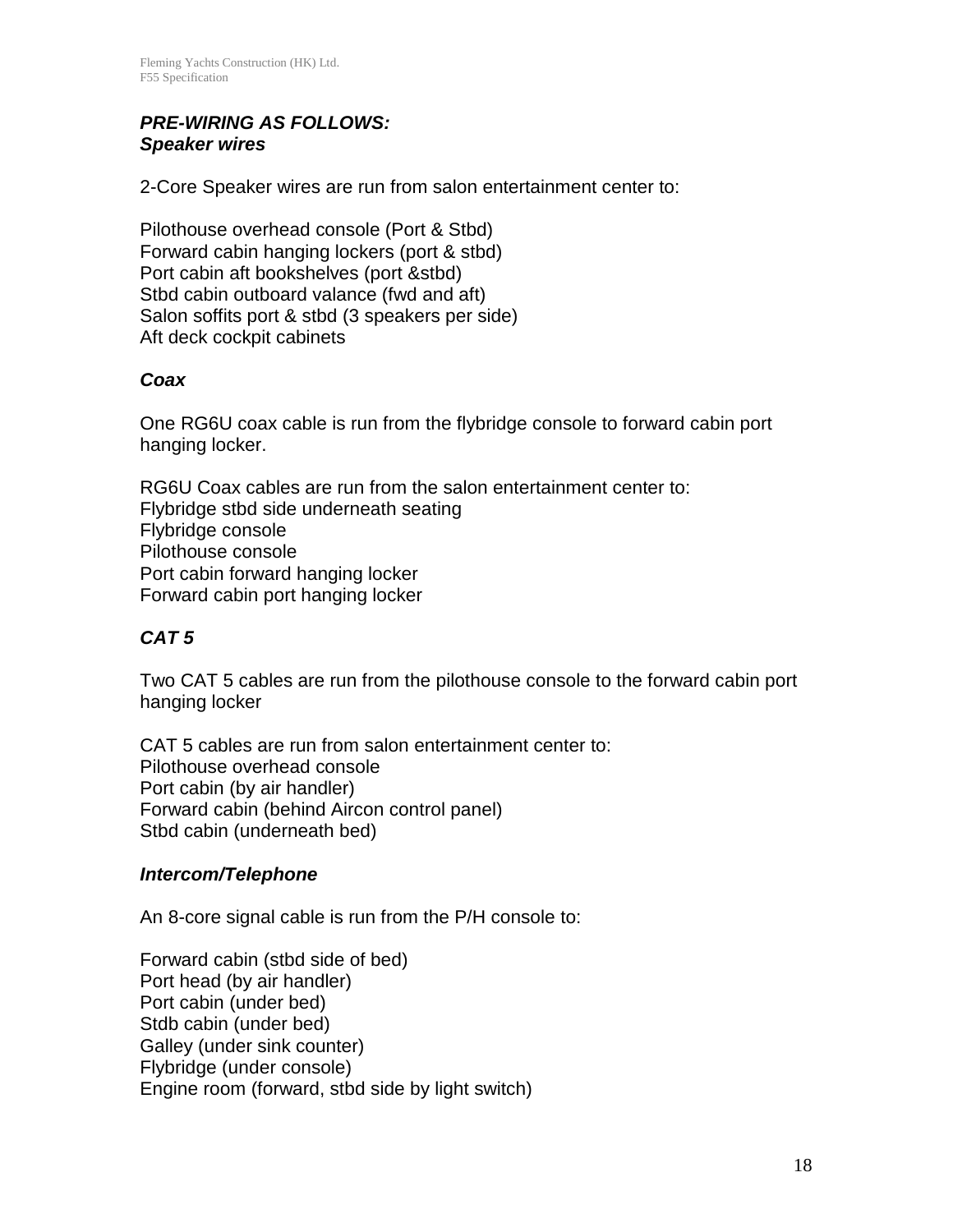#### *MISCELLANEOUS OUTFIT*

eFIT – (Electronic Fleming Information Tablet) all technical documentation is supplied on an Apple iPad including, a comprehensive Owner's Manual with system descriptions, schematics, wiring diagrams, product manuals and equipment list.

Cruisaire reverse cycle air-conditioning throughout using REU model quiet blowers and Qht controls Ball-type seacocks on all through hulls at or below waterline Sika-Flex deck Caulking 5/8" thick teak deck

#### **CONSTRUCTION STANDARDS**

All Fleming Yachts are built to comply with the appropriate marine and environmental regulations for the area in which the yacht is delivered.

**USA -** NMMA Certified Manufacturer fully complying with: ABYC, USCG and EPA regulations.

**European -** Built to CE–RCD Category "A" Ocean Standard using the relevant ISO standards.

**Australia -** Australian Standard 1799.1-2009

**Canada -** Transport Canada TP1332E 04/2010

#### **MANAGEMENT & ENVIRONMENT**

Fleming Yachts Construction (HK) Ltd management and environmental systems have met and been approved by ISO 9001:2008 Quality Management Systems and ISO 14001:2004 Environmental Management Standards.